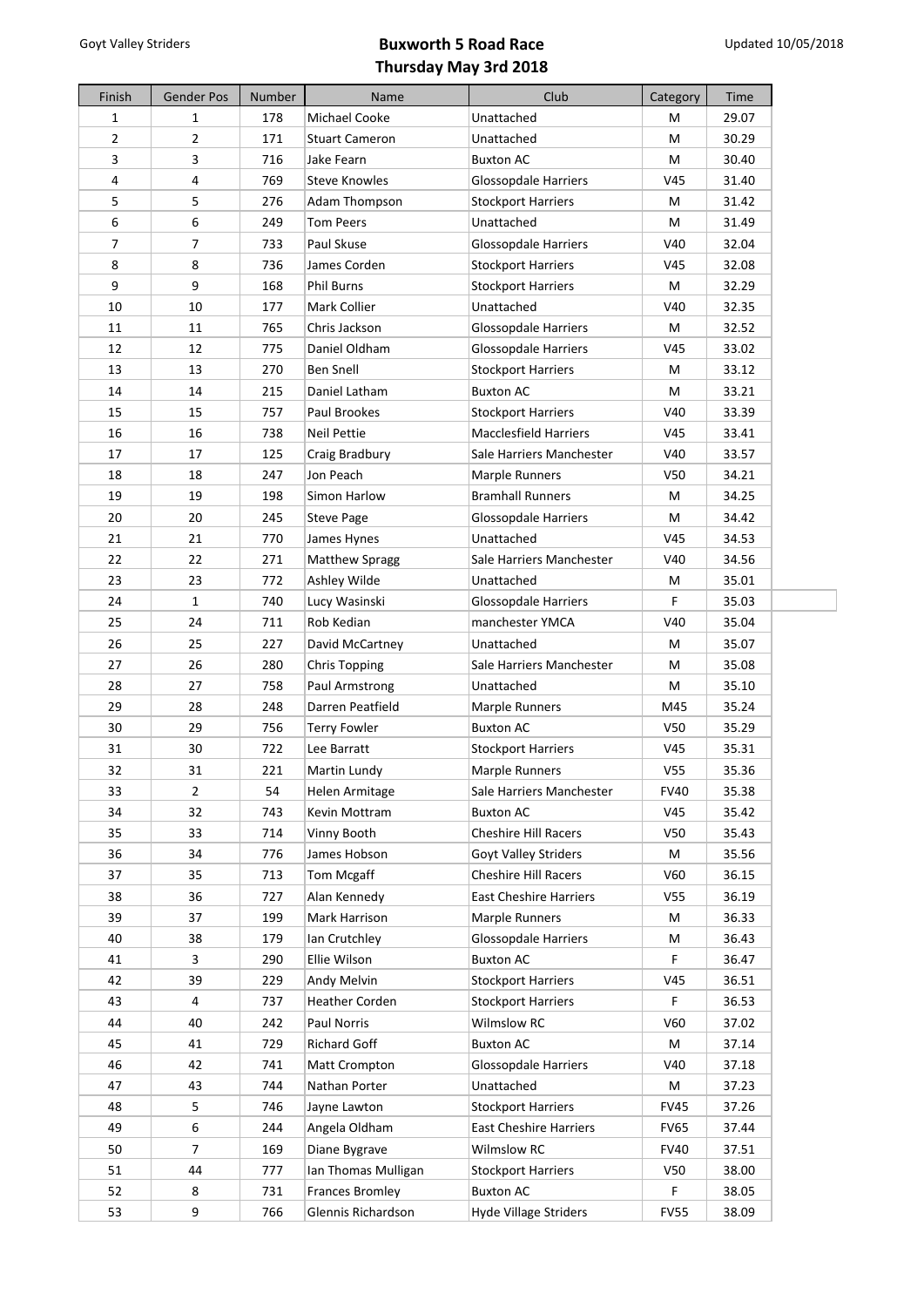| 54  | 45 | 725 | Simon Allen                       | Sheffield Running club       | V <sub>45</sub> | 38.13 |
|-----|----|-----|-----------------------------------|------------------------------|-----------------|-------|
| 55  | 46 | 212 | James Kemp                        | Marple Runners               | V45             | 38.14 |
| 56  | 47 | 764 | Mark Dungworth                    | <b>Buxton AC</b>             | M               | 38.15 |
| 57  | 48 | 283 | Paul Wardman                      | <b>Buxton AC</b>             | M               | 38.16 |
| 58  | 49 | 724 | Peter Savage                      | Unattached                   | M               | 38.17 |
| 59  | 50 | 196 | <b>Scott Greene</b>               | <b>Hyde Village Striders</b> | M               | 38.19 |
| 60  | 10 | 296 | Lesley Sinclair                   | <b>Stockport Harriers</b>    | <b>FV55</b>     | 38.22 |
| 61  | 51 | 251 | Mark Platts                       | Staffordshire Moorlands AC   | V40             | 38.34 |
| 62  | 52 | 726 | Mike Davies                       | Unattached                   | V50             | 38.49 |
| 63  | 53 | 748 | Dave Keeling                      | <b>Cheshire Hill Racers</b>  | V <sub>55</sub> | 38.54 |
| 64  | 54 | 257 | Gary Richardson                   | <b>Stockport Harriers</b>    | V50             | 38.55 |
| 65  | 55 | 288 | John Williams                     | Marple Runners               | M               | 38.56 |
| 66  | 11 | 289 | Tania Wilson                      | <b>Buxton AC</b>             | <b>FV50</b>     | 39.02 |
| 67  | 56 | 751 | Luke Holme                        | <b>Glossopdale Harriers</b>  | M               | 39.06 |
| 68  | 57 | 231 | Jeremy Mirams                     | <b>Stockport Harriers</b>    | V40             | 39.08 |
| 69  | 58 | 261 | Angus Rose                        | <b>Stockport Harriers</b>    | V50             | 39.14 |
| 70  | 59 | 109 | Peter Bailey                      | <b>Buxton AC</b>             | V <sub>55</sub> | 39.19 |
| 71  | 60 | 718 | James Talbot                      | Unattached                   | M               | 39.28 |
| 72  | 61 | 291 | Jeremy Woodham                    | Marple Runners               | V45             | 39.36 |
| 73  | 62 | 175 | Andrew Charlesworth               | <b>Hyde Village Striders</b> | V45             | 39.37 |
| 74  | 63 | 278 | Michael Tipper                    | <b>Stockport Harriers</b>    | M               | 39.38 |
| 75  | 12 | 226 | Melanie Mather                    | <b>Stockport Harriers</b>    | <b>FV45</b>     | 39.39 |
| 76  | 64 | 753 |                                   | Unattached                   | V45             | 39.45 |
| 77  | 13 | 204 | Leigh Morris<br>Heather Jansevska |                              |                 |       |
| 78  |    |     |                                   | <b>Glossopdale Harriers</b>  | <b>FV35</b>     | 39.47 |
|     | 65 | 300 | Pete Wallroth                     | Glossopdale Harriers         | M               | 39.55 |
| 79  | 66 | 274 | Alan Talbot                       | <b>Buxton AC</b>             | V <sub>65</sub> | 40.03 |
| 80  | 67 | 285 | Geoff Wells                       | Stockport Harriers           | V <sub>50</sub> | 40.04 |
| 81  | 14 | 771 | Lisa Cox                          | <b>Macclesfield Harriers</b> | <b>FV50</b>     | 40.25 |
| 82  | 68 | 715 | Thomas Callaghan                  | <b>Stockport Harriers</b>    | V45             | 40.39 |
| 83  | 69 | 773 | Roy Wittle                        | Goyt Valley Striders         | V40             | 40.40 |
| 84  | 70 | 279 | Andy Titley                       | <b>Stockport Harriers</b>    | V <sub>55</sub> | 40.45 |
| 85  | 71 | 195 | James Gowin                       | <b>Macclesfield Harriers</b> | V40             | 40.48 |
| 86  | 72 | 217 | Richard Lee                       | <b>Hyde Village Striders</b> | V40             | 40.52 |
| 87  | 73 | 745 | <b>Tony Park</b>                  | <b>Stockport Harriers</b>    | V45             | 40.57 |
| 88  | 74 | 750 | <b>Bernard McCarron</b>           | Macclesfield Harriers        | V <sub>50</sub> | 40.59 |
| 89  | 75 | 734 | Carl Braddock                     | Davenport Runners            | V <sub>55</sub> | 41.06 |
| 90  | 76 | 754 | Dez Mitchell                      | <b>Glossopdale Harriers</b>  | V45             | 41.08 |
| 91  | 77 | 752 | Tony Audenshaw                    | Unattached                   | V <sub>50</sub> | 41.16 |
| 92  | 15 | 275 | Alice Taylor                      | Marple Runners               | F.              | 41.39 |
| 93  | 78 | 223 | Mark Lynch                        | Marple Runners               | V45             | 41.44 |
| 94  | 79 | 732 | Tony Hulme                        | Wilmslow RC                  | V70             | 41.54 |
| 95  | 80 | 200 | Phil Heaword                      | <b>Bramhall Runners</b>      | M               | 41.57 |
| 96  | 81 | 761 | <b>Steve Hennessey</b>            | Goyt Valley Striders         | V60             | 42.06 |
| 97  | 16 | 235 | Nadine Muller                     | Marple Runners               | F.              | 42.07 |
| 98  | 17 | 205 | Mary Jeal                         | <b>Glossopdale Harriers</b>  | <b>FV55</b>     | 42.09 |
| 99  | 18 | 234 | Nicky Mowat                       | Wilmslow RC                  | <b>FV55</b>     | 42.11 |
| 100 | 19 | 259 | Katie Rolfe                       | <b>Buxton AC</b>             | <b>FV40</b>     | 42.22 |
| 101 | 82 | 230 | Paul Minton                       | start2jog                    | М               | 42.24 |
| 102 | 83 | 132 | Liam Browne                       | <b>Buxton AC</b>             | V <sub>50</sub> | 42.25 |
| 103 | 20 | 721 | Sheila Bradley                    | <b>Buxton AC</b>             | <b>FV60</b>     | 42.36 |
| 104 | 84 | 203 | Andrew Hodson                     | Marple Runners               | V45             | 42.49 |
| 105 | 21 | 297 | Janet Taylor                      | <b>Buxton AC</b>             | <b>FV50</b>     | 42.53 |
| 106 | 85 | 182 | James Deighton                    | Marple Runners               | V40             | 42.57 |
|     |    |     |                                   |                              |                 |       |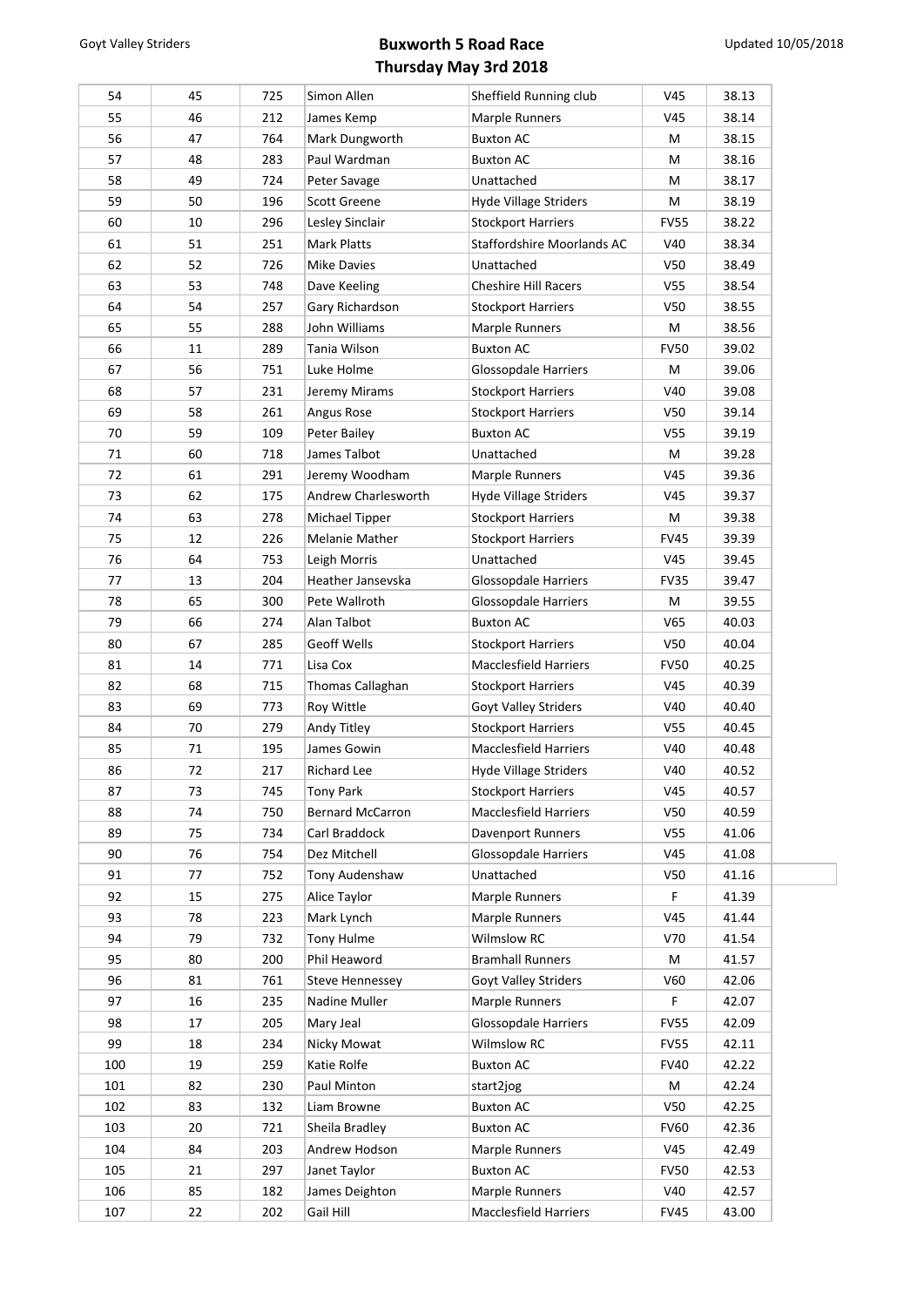| 108        | 86        | 96         | Andrew Bagshaw                   | <b>Bramhall Runners</b>          | V <sub>50</sub>    | 43.02          |
|------------|-----------|------------|----------------------------------|----------------------------------|--------------------|----------------|
| 109        | 87        | 211        | Mike Kelly                       | Marple Runners                   | V45                | 43.16          |
| 110        | 23        | 185        | Alison Duckworth                 | <b>Stockport Harriers</b>        | <b>FV40</b>        | 43.21          |
| 111        | 88        | 719        | <b>Tony Greenhalgh</b>           | Unattached                       | V <sub>55</sub>    | 43.23          |
| 112        | 89        | 172        | Chris Cannon                     | Wilmslow RC                      | V60                | 43.26          |
| 113        | 90        | 723        | Andrew Watkins                   | <b>Tideswell Running Club</b>    | V50                | 43.29          |
| 114        | 91        | 214        | Jack Lane                        | Unattached                       | М                  | 43.30          |
| 115        | 24        | 236        | Tracy Murray                     | Marple Runners                   | <b>FV45</b>        | 43.31          |
| 116        | 92        | 208        | Justin Johnson                   | Hyde Village Striders            | М                  | 43.34          |
| 117        | 93        | 774        | Andrew Dobson                    | High peak tri                    | V40                | 43.36          |
| 118        | 94        | 710        | Jim Harris                       | Unattached                       | V60                | 43.42          |
| 119        | 95        | 194        | Mark Godden                      | <b>Macclesfield Harriers</b>     | V60                | 43.56          |
| 120        | 25        | 277        | Adele Thornton                   | <b>Buxton AC</b>                 | <b>FV35</b>        | 44.03          |
| 121        | 96        | 742        | Geoffrey Ritchie                 | Unattached                       | V55                | 44.04          |
| 122        | 97        | 265        | Simon Rushton                    | Marple Runners                   | V50                | 44.35          |
| 123        | 26        | 224        | Catriona Marshall                | Wilmslow RC                      | <b>FV50</b>        | 44.43          |
| 124        | 98        | 258        | Gordon Rogan                     | Marple Runners                   | V55                | 44.46          |
| 125        | 27        | 739        | Rebecca Brimage                  | <b>Stockport Harriers</b>        | F                  | 44.49          |
| 126        | 28        | 216        | Kate Ledin                       | <b>Buxton AC</b>                 | <b>FV55</b>        | 44.54          |
| 127        | 29        | 755        | Charmayne Brickley               | Glossopdale Harriers             | <b>FV50</b>        | 44.56          |
| 128        | 30        | 735        | Christine Hill                   | Goyt Valley Striders             | <b>FV50</b>        | 45.06          |
| 129        | 31        | 262        | Fran Ross                        | <b>Buxton AC</b>                 | FV35               | 45.13          |
| 130        | 32        | 294        | Lucinda Stone                    | Staffordshire Moorlands AC       | <b>FV40</b>        | 45.20          |
| 131        | 99        | 759        | Alwyn Mulryne                    | <b>Disley Runners</b>            | <b>V50</b>         | 45.22          |
| 132        | 33        | 68         | Anna Ashton                      | Marple Runners                   | <b>FV55</b>        | 45.23          |
| 133        | 100       | 189        | David French                     | Marple Runners                   | V45                | 45.30          |
| 134        | 101       | 190        | Ian Galloway                     | Marple Runners                   | V45                | 45.31          |
| 135        | 102       | 768        | John Smart                       | Goyt Valley Striders             | V55                | 45.35          |
| 136        | 103       | 767        | Andy Lord                        | Marple Runners                   | V50                | 46.01          |
| 137        | 34        | 749        | Katherine Harvey                 | Pennine                          | <b>FV55</b>        | 46.33          |
| 138        | 35        | 762        | Jenny Law                        | Unattached                       | <b>FV40</b>        | 46.36          |
| 139        | 36        | 241        | <b>Caroline Newton-Phillips</b>  | <b>Buxton AC</b>                 | <b>FV40</b>        | 46.48          |
| 140        | 104       | 778        | Malcolm Brown                    | <b>Glossopdale Harriers</b>      | V50                | 46.52          |
| 141        | 105       | 180        | Liam Davies                      | Unattached                       | M                  | 46.55          |
| 142        | 106       | 747        | Ross Kennedy                     | Unattached                       | М                  | 46.56          |
| 143        | 37        | 213        | Emma Kerwin                      | <b>Bell Vue Racers</b>           | F                  | 47.08          |
|            |           |            |                                  | Wilmslow RC                      |                    | 47.24          |
| 144<br>145 | 38<br>107 | 228<br>760 | Catherine Mellor<br>Ben Brindley | <b>Tideswell Running Club</b>    | FV35<br>М          | 47.26          |
| 146        | 108       | 292        | Steven Woodward                  | Marple Runners                   | V40                | 47.29          |
| 147        | 39        | 260        | <b>Heather Rooney</b>            | Unattached                       |                    | 47.41          |
| 148        | 109       | 730        | Frank Golden                     | Unattached                       | <b>FV45</b><br>V45 | 47.48          |
| 149        | 110       | 103        | John Bailey                      | Marple Runners                   | М                  | 48.00          |
| 150        | 40        | 287        | Susannah Williams                | Marple Runners                   | F                  | 48.25          |
| 151        | 41        | 219        | Emma Loveridge                   | Marple Runners                   | FV35               | 49.01          |
|            |           | 237        | Graham Murray                    | Marple Runners                   |                    |                |
| 152        | 111       |            |                                  |                                  | V55                | 49.08          |
| 153<br>154 | 112<br>42 | 197<br>16  | Simon Harding<br>Laura Ahern     | Marple Runners<br>Marple Runners | М<br><b>FV35</b>   | 49.15<br>49.20 |
|            |           |            |                                  |                                  |                    |                |
| 155        | 43        | 232        | Emma Mooney                      | Marple Runners                   | FV35               | 49.22          |
| 156        | 44        | 273        | Sue Strang                       | Wilmslow RC                      | <b>FV50</b>        | 49.29          |
| 157        | 45        | 272        | Alison Stephenson                | Marple Runners                   | <b>FV45</b>        | 50.03          |
| 158        | 46        | 220        | Julie Lucas                      | Wilmslow RC                      | <b>FV50</b>        | 50.21          |
| 159        | 47        | 264        | Maria Rushton                    | Marple Runners                   | <b>FV50</b>        | 50.42          |
| 160        | 48        | 282        | Fay Waiting                      | Marple Runners                   | F                  | 51.27          |
| 161        | 113       | 193        | John Giles                       | Unattached                       | V40                | 51.41          |